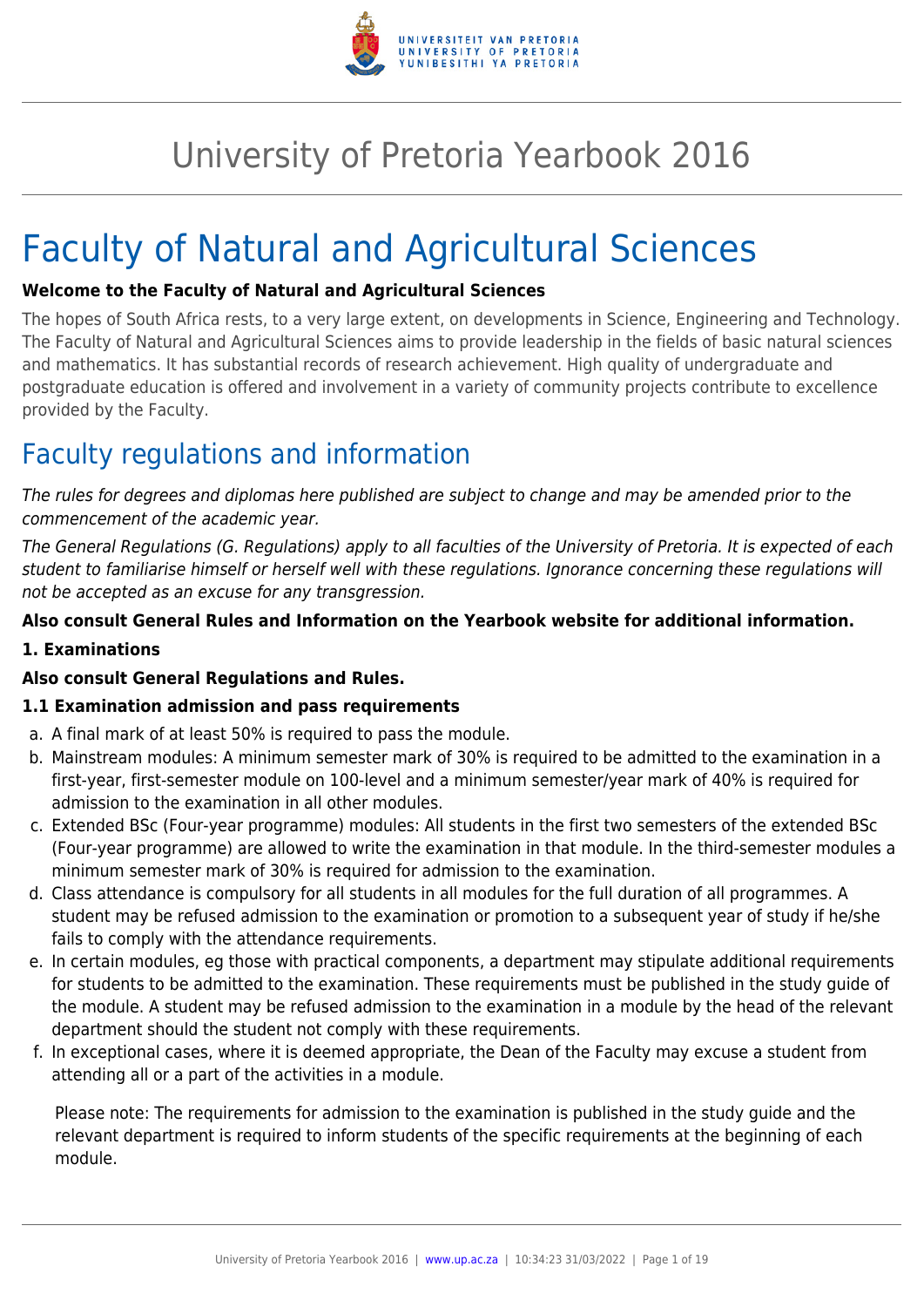

#### **1.2 Subminima in examinations**

A subminimum of 40% is required in the examination in each module. The year or semester mark of a module is obtained through continuous assessment of a student's performance during the module. A student must satisfactorily complete the practical component of the module (if applicable). The method by which the year/semester mark will be obtained, is published in the study guide of the module.

#### **1.3 Examinations**

The examinations for first-semester modules and the first- and second-quarter modules take place in May/June, while all other examinations (second-semester modules, third- and fourth-quarter modules and year modules) take place in October/November.

The final mark for the module is a combination of the year or semester mark and the examination mark, with the proviso that a module can only be passed if a subminimum of 40% is obtained in the examination and the practical component (if applicable) of the module has been satisfactorily completed. A final mark of at least 50% is required to pass a module. The year or semester mark must fall within a range of 40%-60% and the examination mark must fall within a range of 40%-60% of the final mark. Deviations from this rule can be approved by the Dean. The formula that is used to determine the final mark will be specified in the study guide of the module.

#### **1.4 Ancillary examinations**

After completion of an examination and before the examination results are published, the examiners may decide to summon a student for an ancillary examination on particular aspects of the work in that module with a view to determining:

- whether a candidate who does not comply with the requirements to pass a module could achieve a final pass mark; or
- whether a candidate, who does not comply with the requirements for a pass with distinction, will be able to improve his or her final mark.

It is, therefore, possible that, depending on the importance a lecturer attaches to continuous evaluation, no supplementary examinations may be awarded in a certain module.

If ancillary examinations are awarded in a module, the guidelines indicating the basis for such consideration, have to be published in the study guide of the module.

#### **1.5 Re-marking of examination papers (also consult the G. Regulations)**

After an examination, departments give feedback to students about the framework that was used by the examiners during the examination. The way in which feedback is given, is determined by the departmental heads. Students may apply for re-marking of an examination paper after perusal and within 14 calendar days after commencement of lectures in the next semester. The prescribed fee has to be paid. The paper will then be re-marked by an examiner appointed by the head of the department.

#### **1.6 Supplementary examinations**

- a. Supplementary examinations in first-semester modules take place after the May/June examinations, while those in second-semester and year modules take place after the October/November examinations.
- b. To pass a supplementary examination, a student must obtain a minimum of 50%.
- c. The highest final percentage a student can obtain in a supplementary examination is 50%.
- d. Special supplementary examinations are not arranged for students who are unable to write the examinations at the times and venues scheduled for supplementary examinations. (Also consult the G. Regulations.)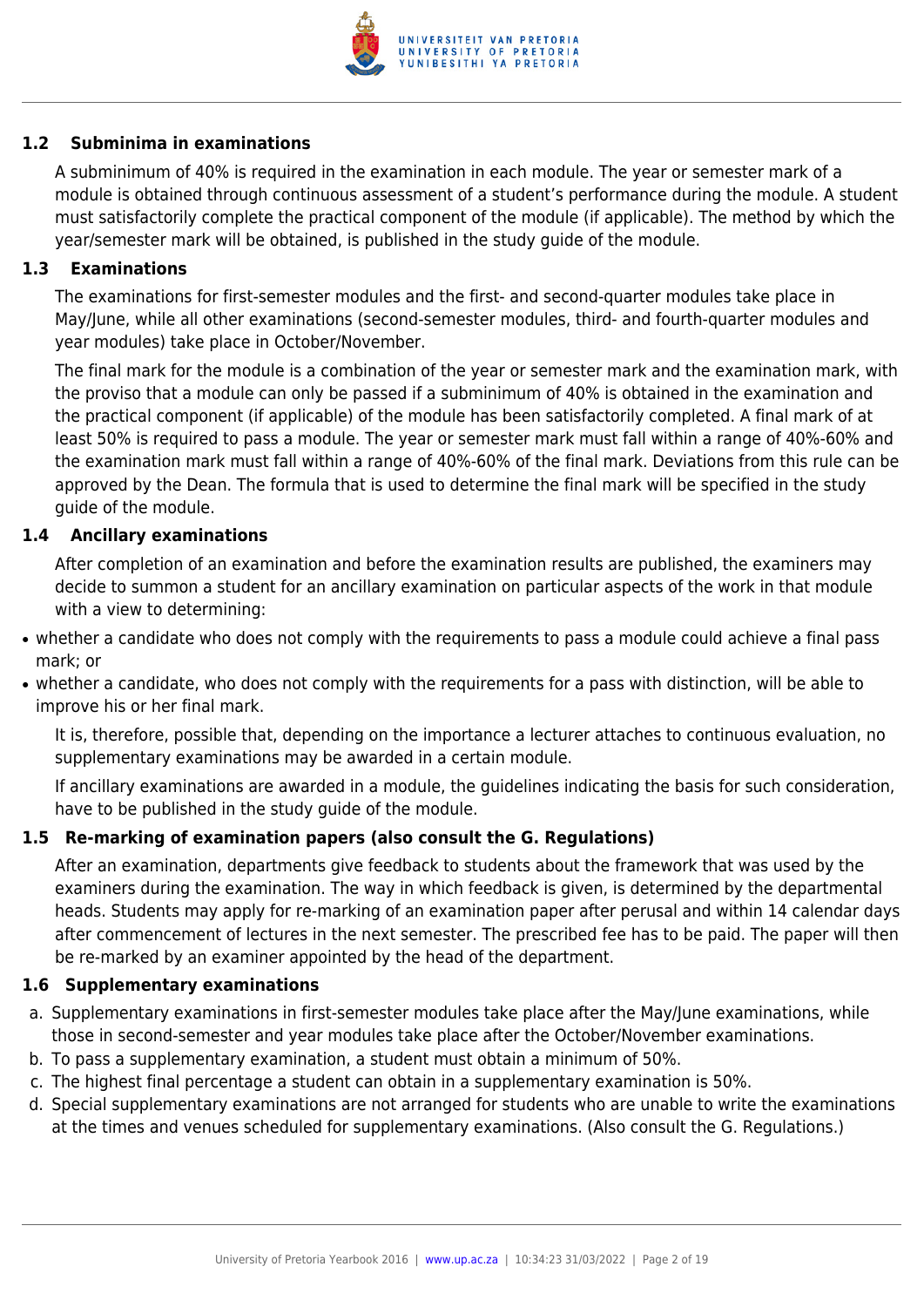

## **2. Special examinations in the Faculty of Natural and Agricultural Sciences**

A student who requires a maximum of two modules and not more than 36 credits outstanding to comply with all the requirements for the degree, may be admitted by the Dean, on the recommendation of the head of department, to special examinations in modules failed, provided that this will enable him or her to comply with all the degree requirements. A student who has obtained a final mark of less than 40% in any one of the relevant modules, or who has previously been admitted to a special examination, does not qualify for this concession.

## **3. Academic promotion requirements**

### **General**

All students whose academic progress is not acceptable can be suspended from further studies.

- A student who is excluded from further studies in terms of the stipulations of the abovementioned regulations, will be notified in writing by the Dean or Admissions Committee at the end of the relevant semester.
- A student who has been excluded from further studies may apply in writing to the Admissions Committee of the Faculty of Natural and Agricultural Sciences for re-admission.
- Should the student be re-admitted by the Admissions Committee, strict conditions will be set which the student must comply with in order to proceed with his/her studies.
- Should the student not be re-admitted to further studies by the Admissions Committee, he/she will be informed in writing.
- Students who are not re-admitted by the Admissions Committee have the right to appeal to the Senior Appeals Committee.
- Any decision taken by the Senior Appeals Committee is final.

# **4. Recognition of excellence**

### **Criteria for eligibility**

To qualify for the awards the following criteria must be met:

### **(a) Dean's Merit List**

The student will be considered if she/he has passed all first-time registered modules as prescribed for a programme at each year level of study for that year (minimum 140 credits per year)/88 credits for the first year of the BSc(Four-year Programme)) with a weighted average of 75%.

### **(b) Other achievers**

The student will be considered if she/he has passed all first time registered modules as prescribed for a programme for that year (minimum 140 credits per year/88 credits for the first year of the BSc(Four-year Programme)) with a weighted average of 65%.

# **5. Requirements for specific modules**

A candidate who:

- a. passed the Grade 12 examination in Mathematics with at least 60% will be admitted to the modules GLY 155, 161 and 162 in Geology;
- b. passed the Grade 12 examination in Mathematics with at least 50%, will be admitted to WTW 134, WTW 115, WTW 146, WTW 152 and WTW 165 and 60% for WTW 114 and WTW 158 in Mathematics, and to WST 111 in Mathematical Statistics (For the degree programme in Actuarial and Financial Mathematics, 80% in Mathematics is required);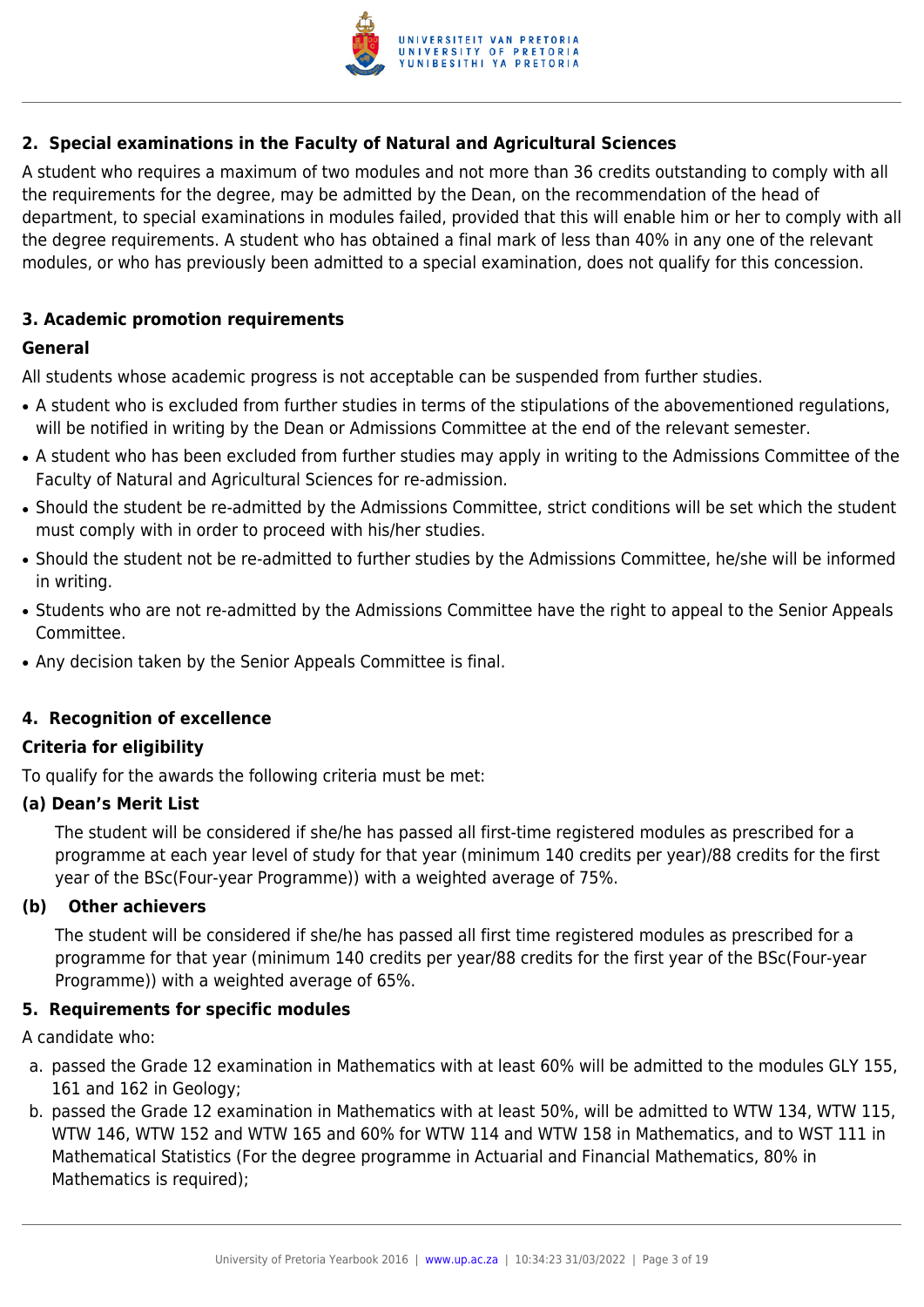

- c. passed the Grade 12 examination in Mathematics as well as in Physical Science with at least 50%, will be admitted to Molecular and Cell Biology and a module in the subjects Zoology and Entomology, Genetics, Microbiology or Plant Science;
- d. passed the Grade 12 examination in Mathematics with at least 50%, or obtained at least 50% in STK 113 and 123 will be admitted to BME 120;
- e. passed the Grade 12 examination in Mathematics and Physical Science with at least 50%, will be admitted to the module CMY 117, 127 and 151 in Chemistry and PHY 131 and with at least 60% for PHY 114 and PHY 124.
- f. obtained at least 4 (50-59%) in Mathematics, and has passed WTW 133 and WTW 143, will be admitted to Informatics 153, 154, 163, 164;
- g. obtained at least 60% in Grade 12 Mathematics will be admitted for STK110. Candidates who do not qualify for STK 110, must enrol for STK 113 and STK 123.
- h. The modules Mathematical Statistics (WST) and Statistics (STK), except for STK 281, may not be taken simultaneously in a programme.

#### **Please note**:

- 'in the Grade 12 examination' refers to the final National Senior Certificate examination.
- A student who takes a module presented by another faculty must take note of the admission requirements of that module, subminimum required in examination papers, supplementary examinations, etc.

#### **6. Academic information management (AIM 101/AIM 102 or AIM 111 and AIM 121)**

It is compulsory for all new first-year students to take Academic information management modules. Please see curricula for details.

#### **Faculty guidelines for consideration of BTech and/or MTech students to postgraduate study**

Candidates who hold BTech and/or MTech degrees are required to fulfil the following conditions:

#### **1. Honours level**

The candidate must have a BTech degree with a minimum of 60% in the broad area of specialisation that the candidate wishes to pursue for an honours programme. The student will be given conditional acceptance to an honours programme, but in order to align the student's undergraduate training with the outcomes expected of a BSc graduate, the student will be expected to undertake additional coursework at NQF level 7. The head of department concerned will be required to identify specific modules. The programme of study must be recommended by the Postgraduate Studies Committee, Faculty Board and for approval by the Subcommittee of the Senate. Confirmation of candidature will be based on the successful completion of the additional module requirements during the first year of the honours programme.

#### **1.1 Procedure**

The candidate must submit an official application form, together with a motivation, matriculation certificate, academic record and a short CV. The CV should include details of relevant work experience and, where applicable, any publications. The head of department has to identify and prescribe modules as set out in 1 above.

The application is submitted via the Faculty Postgraduate Studies Committee and the Faculty Board, to the Subcommittee of the Senate for approval.

See the guidelines of the Senate of the University of Pretoria.

#### **2. Master's level**

The candidate must have a BTech degree with a minimum of 60% in the broad area of specialisation that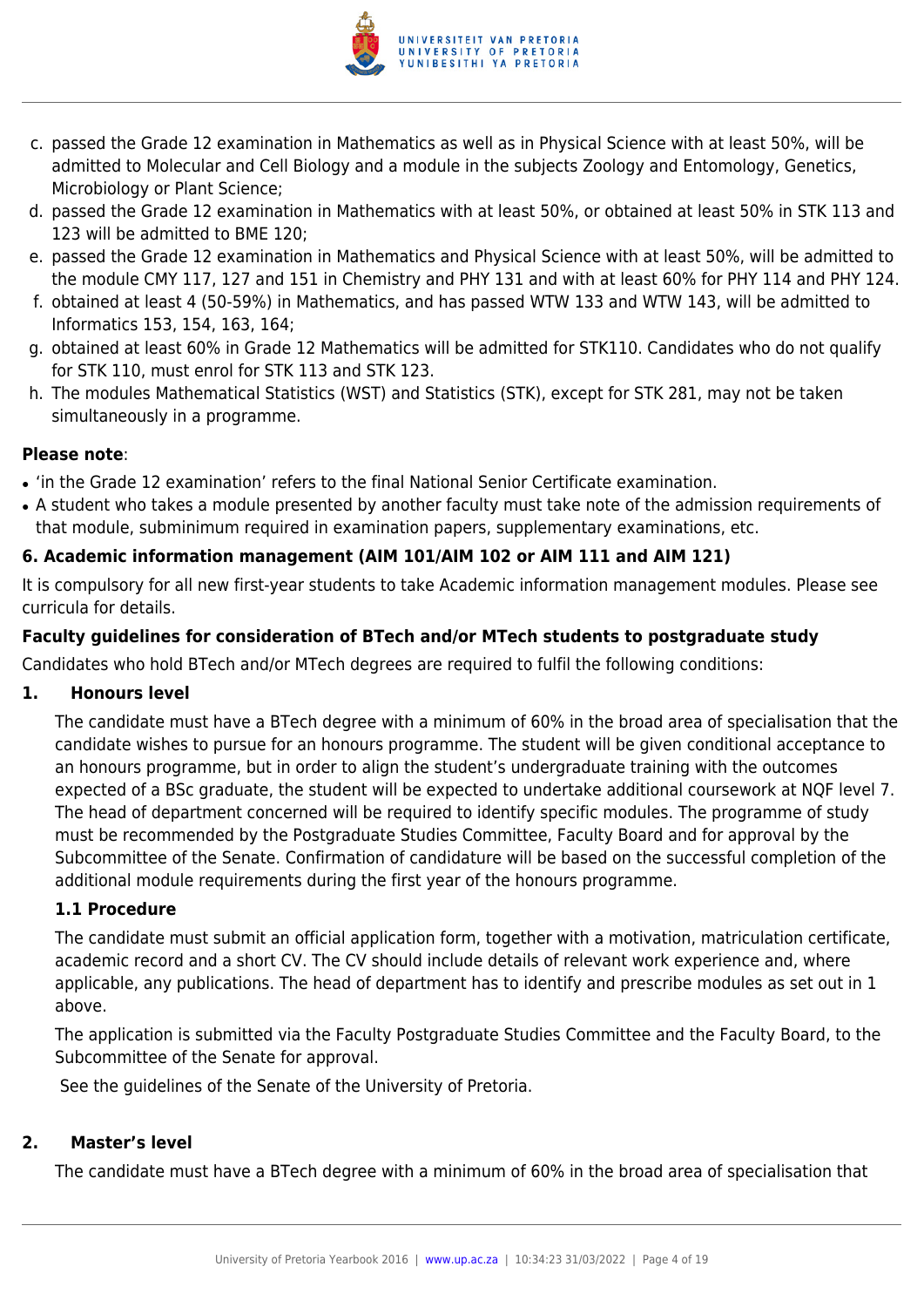

he/she wishes to pursue for a master's programme. The student will be given conditional acceptance to a master's programme, but in order to align the student's undergraduate training with the outcomes expected of a BScHons graduate, the student will be expected to undertake additional coursework at NQF levels 7 and 8. Additional coursework will be prescribed by the head of department concerned. A minimum of 70 credits at NQF level 8 will be required. The programme of study must be recommended by the Faculty Postgraduate Studies Committee, Faculty Board and for approval by the Subcommittee of the Senate. Confirmation of candidature will be based on the successfully completion of the additional module requirements during the first year of the master's programme.

#### **2.1 Procedure**

The candidate must submit an official application form, together with a motivation, matriculation certificate, academic record and a short CV. The CV should include details of relevant work experience and, where applicable, any publications. The head of department has to identify and prescribe modules as set out in 1 above.

The application is submitted via the Faculty Postgraduate Studies Committee and the Faculty Board, to the Subcommittee of the Senate for approval.

See the guidelines of the Senate of the University of Pretoria.

#### **3. Doctoral level**

The candidate must have an MTech degree and have obtained at least 60% for the MTech dissertation. Since the PhD is clearly more demanding of a wider (philosophical) scientific background, the selection of candidates for the PhD degree must be stringent, and could include outside evaluation of the dissertation work by nominees selected by the head of department and recommended by the Faculty Postgraduate Studies Committee, evidence of peer-reviewed publication, appropriate work-related experience (ie in a research environment) and, where necessary, formal coursework to address shortcomings in the academic background.

#### **3.1 Procedure**

The candidate must submit an official application form, together with a motivation, academic record, a copy of the MTech dissertation and a short CV. The CV should include details of appropriate work experience and list of any publications. The head of department will submit a motivation to support the application. The application is submitted, via the Faculty Postgraduate Studies Committee and the Faculty Board, to the Subcommittee of the Senate for approval.

See the guidelines of the Senate of the University of Pretoria

# **Senate of the University of Pretoria guidelines for Senate discretionary admissions G.54 POLICY ON POSTGRADUATE STUDENT CASES AND THE RECOGNITION OF PRIOR LEARNING**

As the University has a finite capacity in most undergraduate fields (its limits have already been reached or those admitted are selected from a large number of applicants), the University's policy on the recognition of prior learning only applies to student cases at postgraduate level (including postgraduate diplomas).

Furthermore, as the University's strategic objective is to be an internationally recognised research university, admission to postgraduate study by means of the recognition of a prior learning pathway is the exception rather than the rule.

Senate may –

(a) grant a graduate of another higher education institution (either in the Republic or elsewhere) a status at the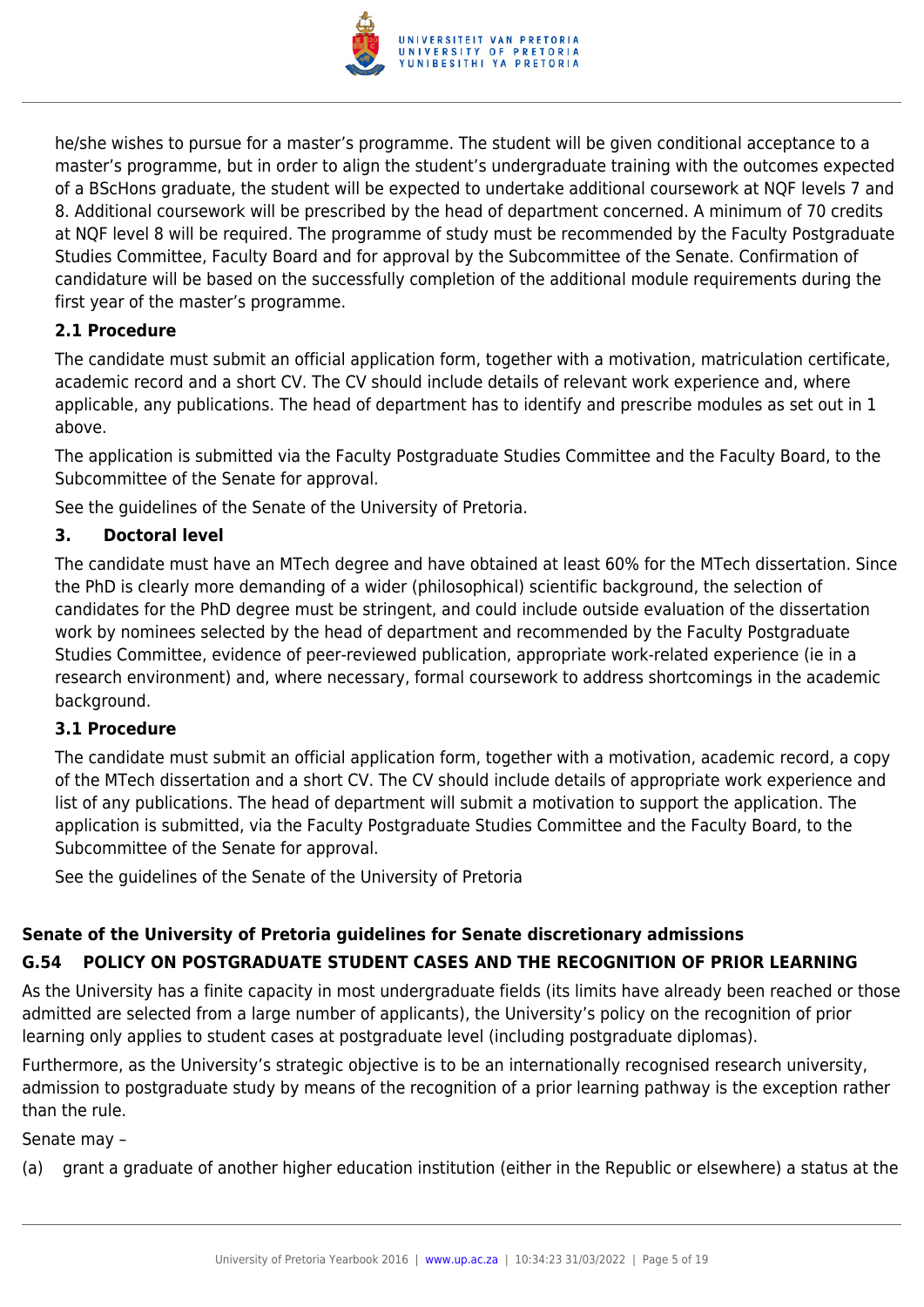

University that is equivalent to the status the student had at such other higher education institution.

(b) admit a person, who

 (i) has passed examinations at another university or institution (either in the Republic or elsewhere) which Senate deems equivalent to, or higher than the examinations prescribed for a degree at the University, which are set as a prerequisite for admission to a particular postgraduate study programme, or for the admission of such a person as a research student; or

 (ii) in another manner has reached a standard of competence Senate considers adequate for the purposes of postgraduate study or research at the University, as a student for a postgraduate degree, diploma or certificate.

The regulation provides two alternative routes with regard to the admission of students at postgraduate level in cases where they do not comply with the prescribed requirements:

- 1. A first possibility is via the academic route where a student has proven himself/ herself on the basis of academic achievement.
- 2. The second possibility refers to a standard of competence that would make a student eligible to continue with postgraduate studies.

With regard to the viewpoint set out above candidates may, inter alia, be evaluated according to the following criteria:

#### **Honours studies**

- 1. In cases where only a diploma and not a degree programme was previously offered in a certain field of study, the Dean may, in consultation with the head of the department, consider the admission of such candidates.
- 2. Should a student have the necessary academic background, but did not graduate in the applicable field of study, he/she may be admitted to the honours degree on the grounds of:
- 3. the successful completion of an oral/written entrance examination; and
- 4. a submission to the Senate

In certain cases one or more external examiners may evaluate such an application.

**or**

- 1. The academic merit of a student who has achieved a standard of competence in another manner can be evaluated by means of:
- 2. a written motivation by the student which is evaluated by the head of the department;
- 3. the successful completion of an oral/written entrance examination in which one or more external examiners were involved; and
- 4. a submission to the Senate.

#### **Master's studies**

- 1. The application of a student who is not in possession of the required honours degree which would admit him/her to study for the master's degree, but has an academically advanced background, may be considered on grounds of:
- 2. the successful completion of an oral/written entrance examination in which one or more external examiners were involved; and
- 3. a submission to the Senate.

**or**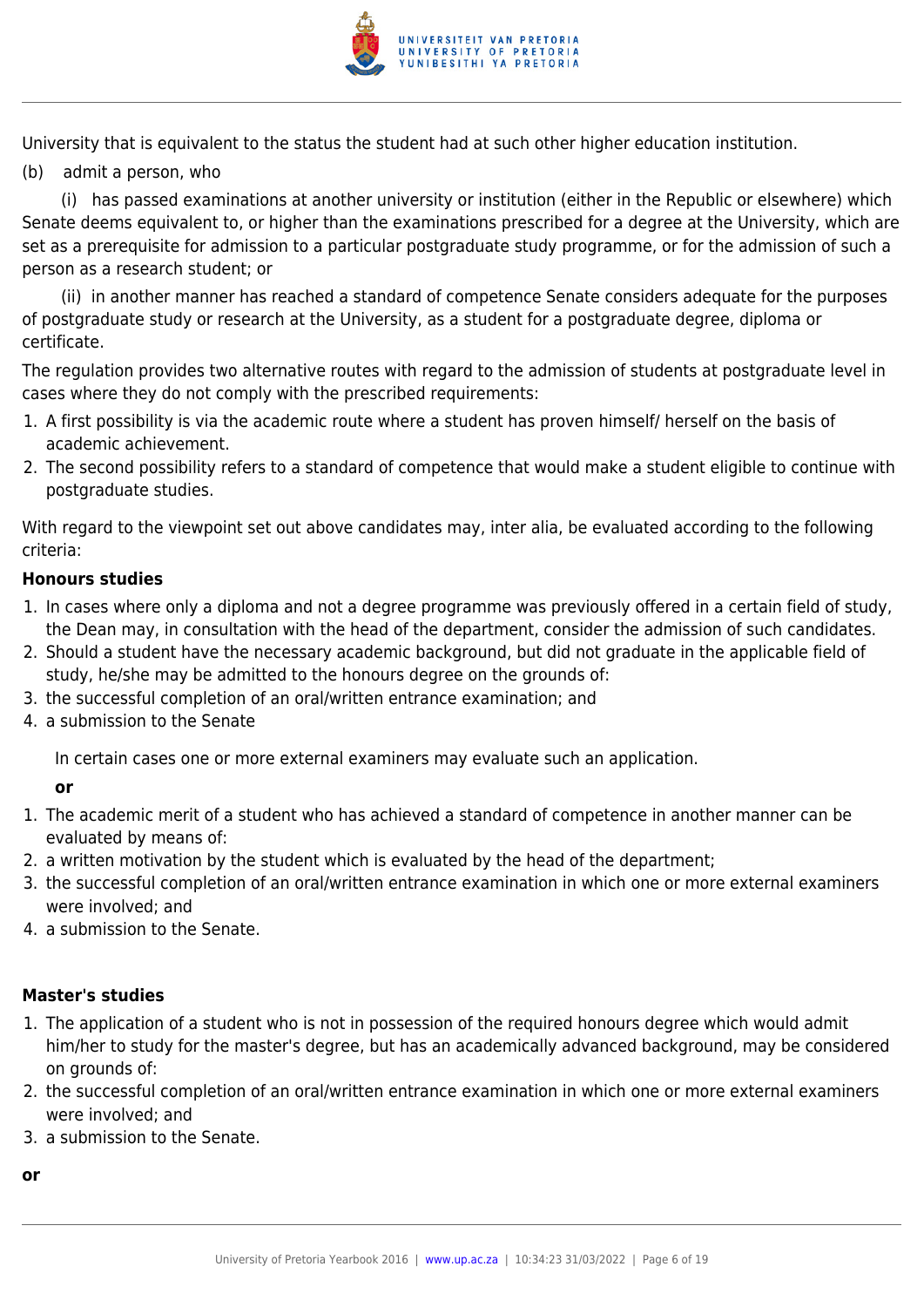

- 1. In cases where a standard of competence was reached in another manner, status may be granted by means of:
- 2. a written motivation by the student which was compiled in conjunction with the head of the department and/or study supervisor, and a recommendation;
- 3. the successful completion of an oral/written entrance examination in which one or more external examiners were involved; and
- 4. a submission to the Senate.

#### **Doctoral studies**

- 1. The application of a student who is not in possession of the required master's degree which would admit him/her to doctoral study, but has an academically advanced background, may be considered on the grounds of:
	- ❍ the successful completion of an oral/written entrance examination in which one or more external examiners were involved; and
	- ❍ a submission to the Senate

#### **or**

 2. In cases where a standard of competence was reached in another manner, status may be granted by means of:

- a written submission compiled in conjunction with the head of the department and/or study supervisor in which the standard of competence is indicated;
- a report by an external reference(s) motivating the merits of admission to doctoral study;
- the successful completion of an oral/written entrance examination in which one or more external examiners were involved; and
- a submission to the Senate.

#### **Postgraduate School of Agriculture and Rural Development**

#### **1. Background**

The Postgraduate School of Agriculture and Rural Development was founded in 1991 to address the need for capacity building through teaching, research and community engagement in agricultural and rural development. The School is one of the largest postgraduate facilities in agriculture and rural development education in Southern Africa. Although most of the students enrolled for the School's academic programmes are from Africa, an increasing number of students from other continents enrol for postgraduate studies in the School. The School's graduates are employed in various international and local development agencies, private sector (cooperatives, banks, consultancy firms and agribusiness), higher education institutions (universities and agricultural colleges), public sector (government departments) and community-based organisations.

#### **2. Mission and objectives**

The School aims to contribute to agricultural and rural development through excellence in teaching and learning, research and community engagement.

The objectives of the School are to:

- provide teaching and learning, conduct interdisciplinary research, and implement community engagement programmes in the fields of agricultural and rural development;
- facilitate coordination in the presentation of programmes relating to agriculture and rural development to ensure efficiency and effectiveness;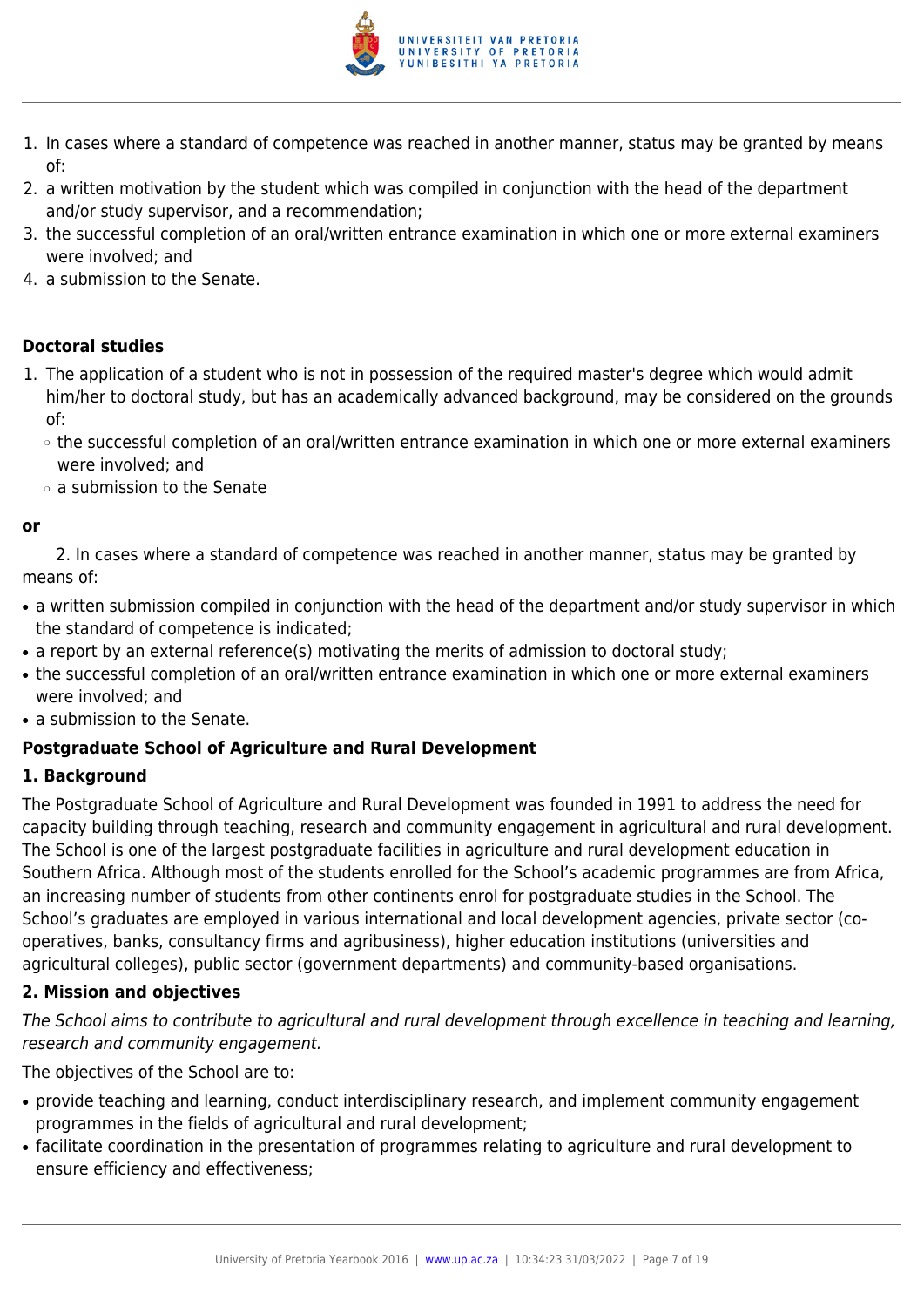

- support policy formulation and implementation, governance and capacity building within the context of agricultural and rural development;
- broaden access to the services of the University of Pretoria to the wider community by implementing community engagement programmes and provision of short courses;
- prepare students for leadership and management roles in agriculture and rural development; and
- maintain and/or establish partnerships with national, regional and international organisations in agriculture and rural development.

#### **3. Degrees and diploma offered**

The following degrees and diploma are coordinated in the School:

- Bachelor of Agriculture Honours [BAgricHons]
- Master of Agriculture [MAgric]
- Doctor of Philosophy [PhD]
- Advanced University Diploma in Extension and Rural Development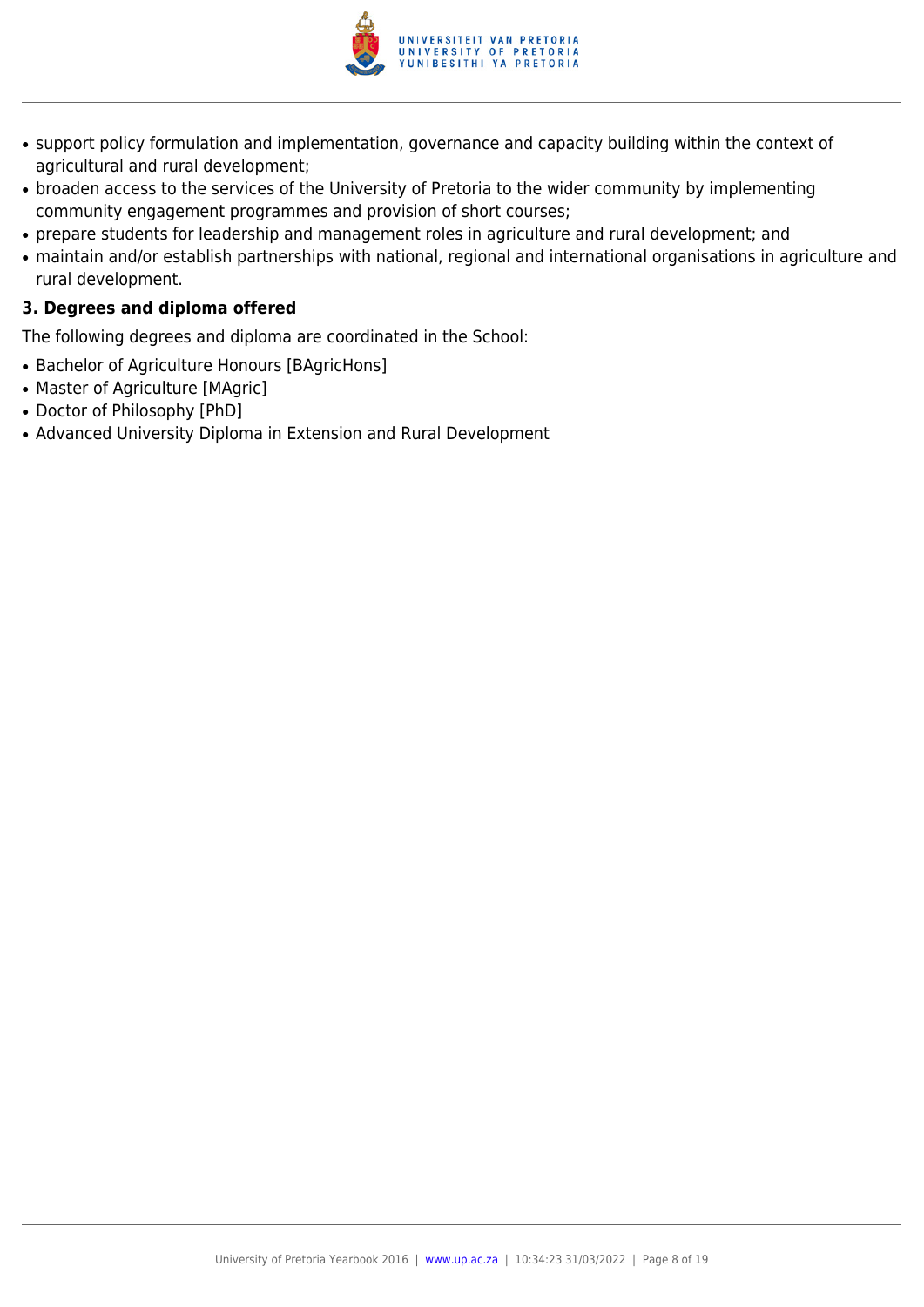

- Undergraduate Degree
- **BConsumer Science Clothing: Retail Management (02130124)**
- **BConsumer Science Foods: Retail Management (02130114)**
- **BConsumer Science Hospitality Management (02130115)**
- **BSc Actuarial and Financial Mathematics (02133388)**
- **BSc Applied Mathematics (02133252)**
- **BSc Biochemistry (03133001)**
- **BSc Biological Sciences (03130001)**
- **BSc Biotechnology (03133052)**
- **BSc Chemistry (02133172)**
- **BSc Ecology (03133031)**
- **BSc Entomology (03133041)**
- **BSc Environmental and Engineering Geology (02133042)**
- **BSc Environmental Sciences (02133361)**
- **BSc Extended programme Biological and Agricultural Sciences (02130008)**
- **BSc Extended programme Mathematical Sciences (02130007)**
- **BSc Extended programme Physical Sciences (02130010)**
- **BSc Food Management (4 years) (02133384)**
- **BSc Food Science (03134011)**
- **BSc Genetics (03133051)**
- **BSc Geography (02133385)**
- **BSc Geoinformatics (02133383)**
- **BSc Geology (02133022)**
- **BSc Human Genetics (03134031)**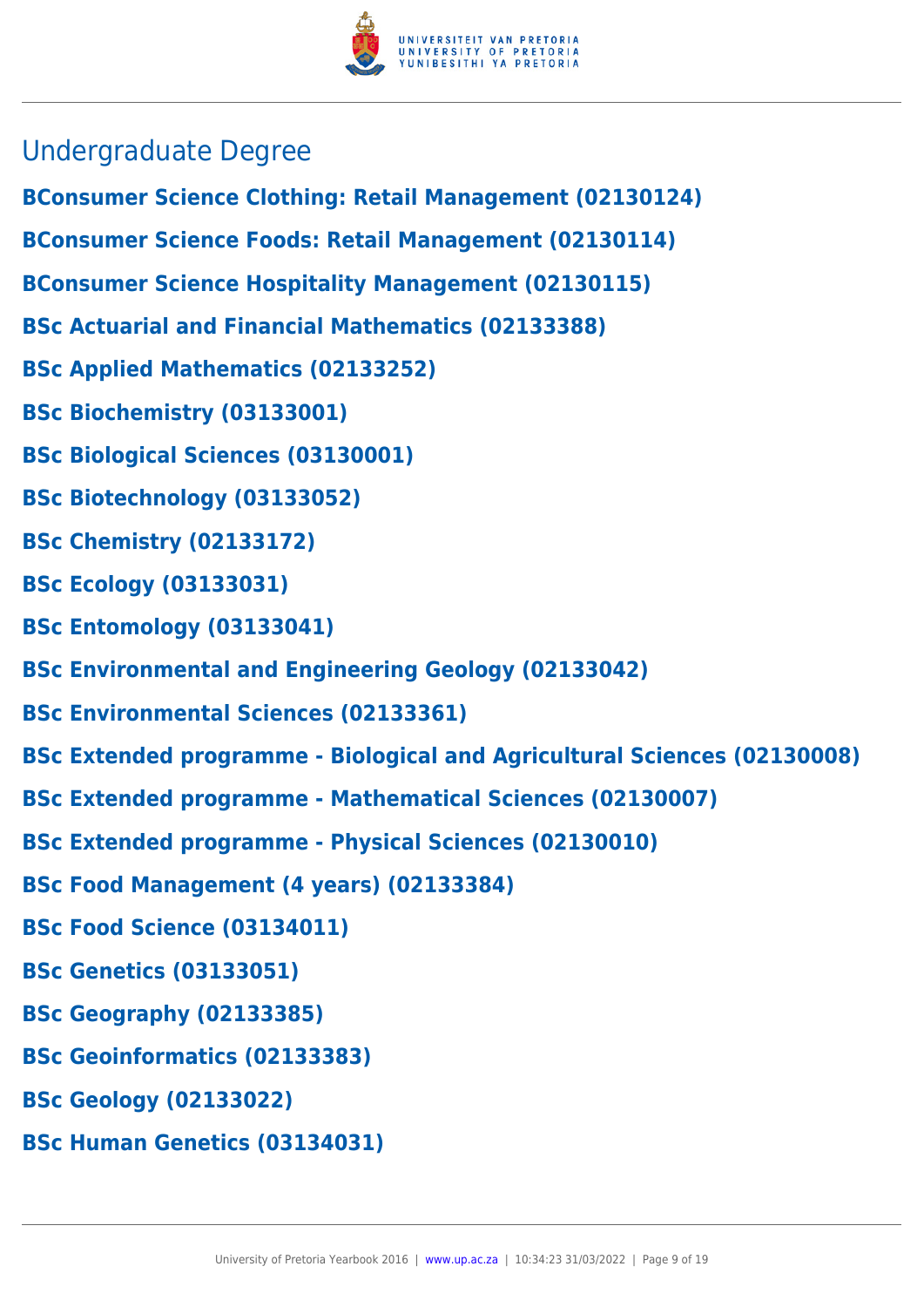

- **BSc Human Physiology (03134021)**
- **BSc Human Physiology, Genetics and Psychology (02133392)**
- **BSc Mathematical Statistics (02133273)**
- **BSc Mathematics (02133262)**
- **BSc Medical Sciences (03134020)**
- **BSc Meteorology (02133312)**
- **BSc Microbiology (03133071)**
- **BSc Nutrition (03134013)**
- **BSc Physics (02133202)**
- **BSc Plant Science (03133091)**
- **BSc Zoology (03133021)**
- **BScAgric Agricultural Economics: Agribusiness Management (03130050)**
- **BScAgric Animal Science (03130140)**
- **BScAgric Animal Science: Pasture Science (03130250)**
- **BScAgric Food Science and Technology (03130370)**
- **BScAgric Option: Applied Plant and Soil Sciences (03130162)**
- **BScAgric Plant Pathology (03130321)**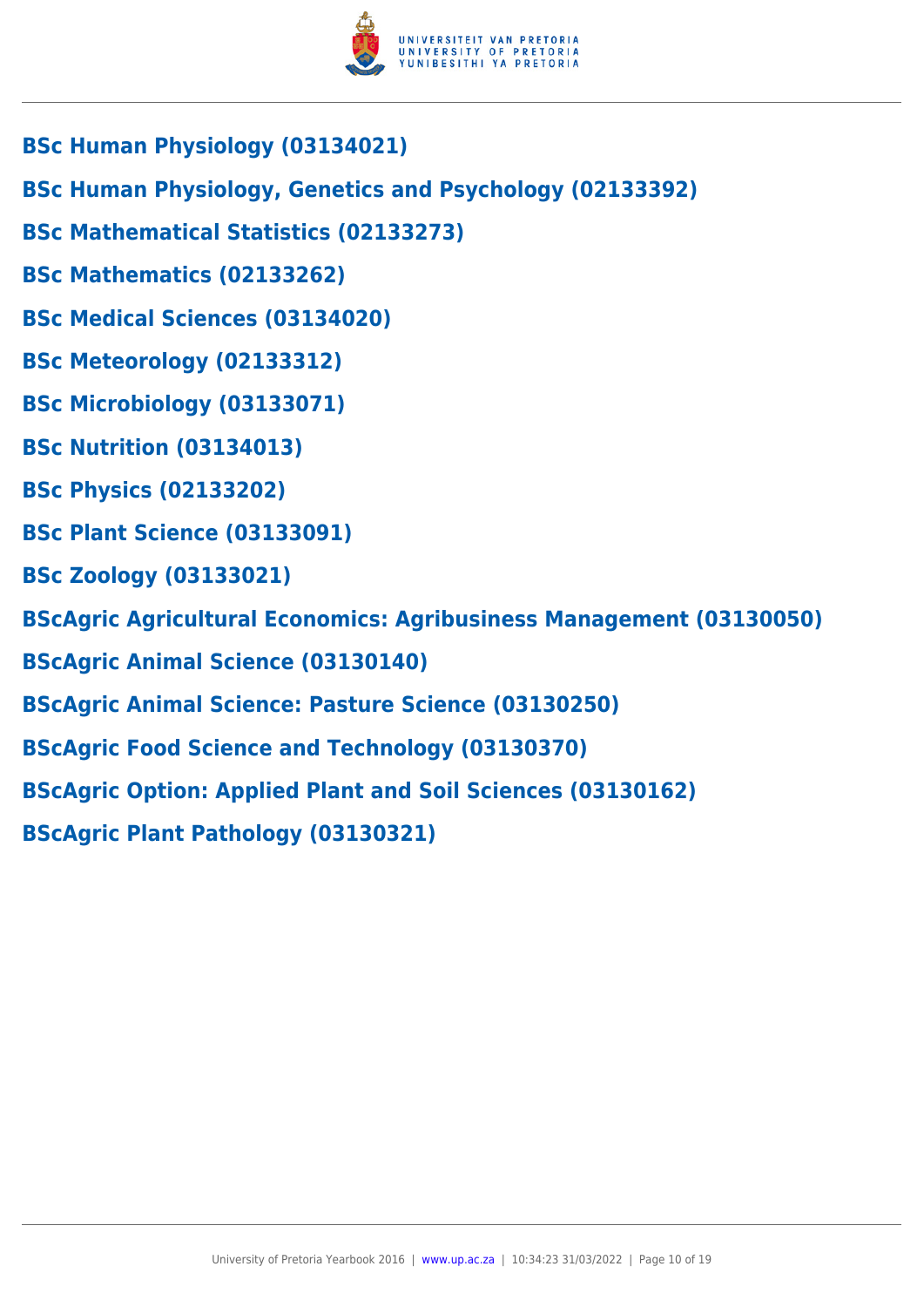

# **Honours**

- **BAgricHons Extension (03240001)**
- **BAgricHons Rural Development (03240003)**
- **BScHons Actuarial Science (02240275)**
- **BScHons Applied Mathematics (02240171)**
- **BScHons Biochemistry (03241011)**
- **BScHons Bioinformatics (03241014)**
- **BScHons Biotechnology (02240392)**
- **BScHons Chemistry (02240121)**
- **BScHons Entomology (03241031)**
- **BScHons Financial Engineering (02240274)**
- **BScHons Food Science (03240921)**
- **BScHons Genetics (03241051)**
- **BScHons Geoinformatics (02240408)**
- **BScHons Geology (02240141)**
- **BScHons Mathematical Statistics (02240191)**
- **BScHons Mathematics (02240181)**
- **BScHons Mathematics of Finance (02240272)**
- **BScHons Meteorology (02240070)**
- **BScHons Microbiology (03240911)**
- **BScHons Nutrition and Food Science (03240922)**
- **BScHons Option: Crop Science (03240161)**
- **BScHons Option: Engineering Geology (02240370)**
- **BScHons Option: Environmental Soil Science (03240902)**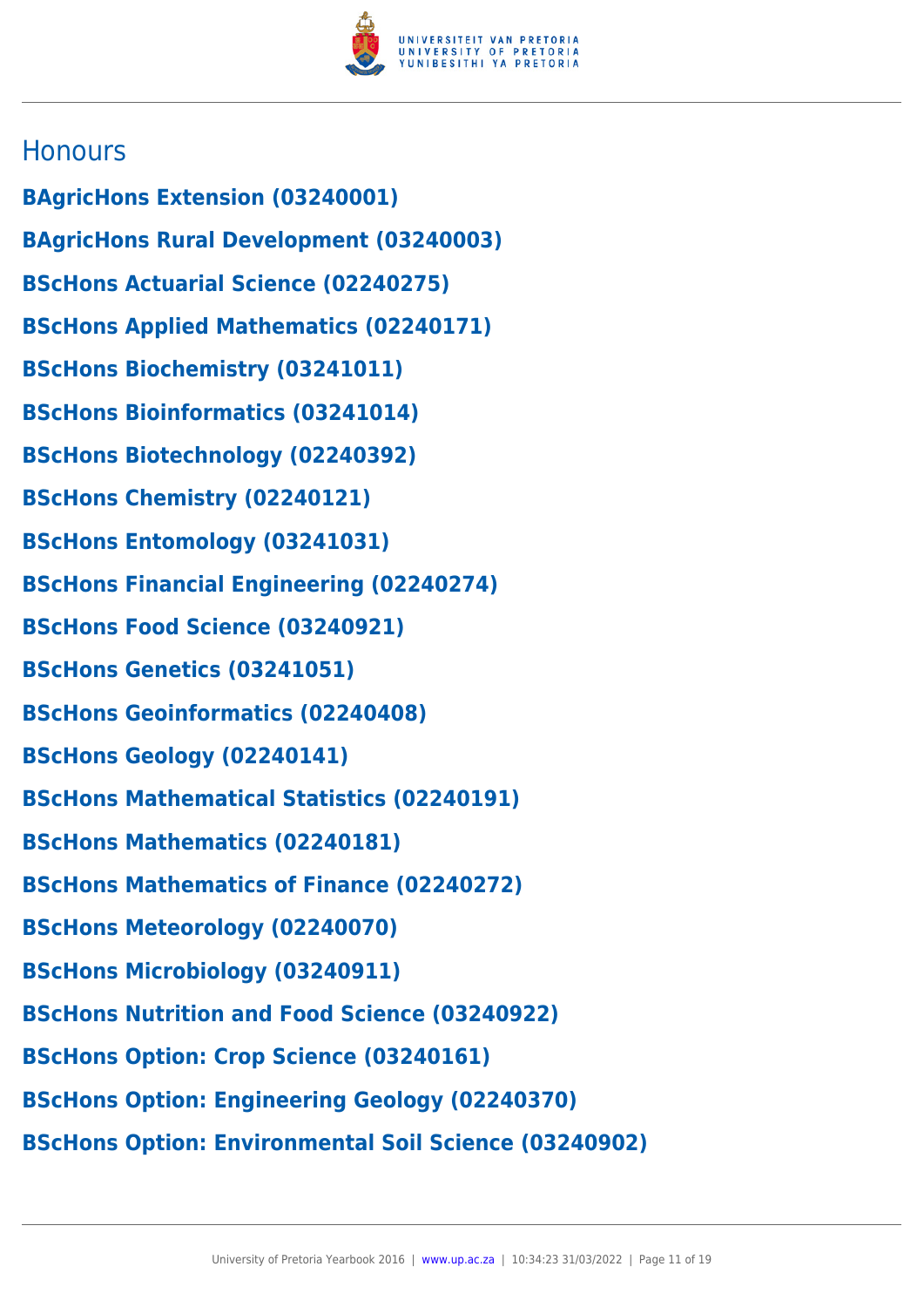

- **BScHons Option: Geography and Environmental Science (02240413)**
- **BScHons Option: Hydrogeology (02240373)**
- **BScHons Option: Medicinal Plant Science (03241090)**
- **BScHons Physics (02240231)**
- **BScHons Plant Science (03241091)**
- **BScHons Wildlife Management (03241001)**
- **BScHons Zoology (03241021)**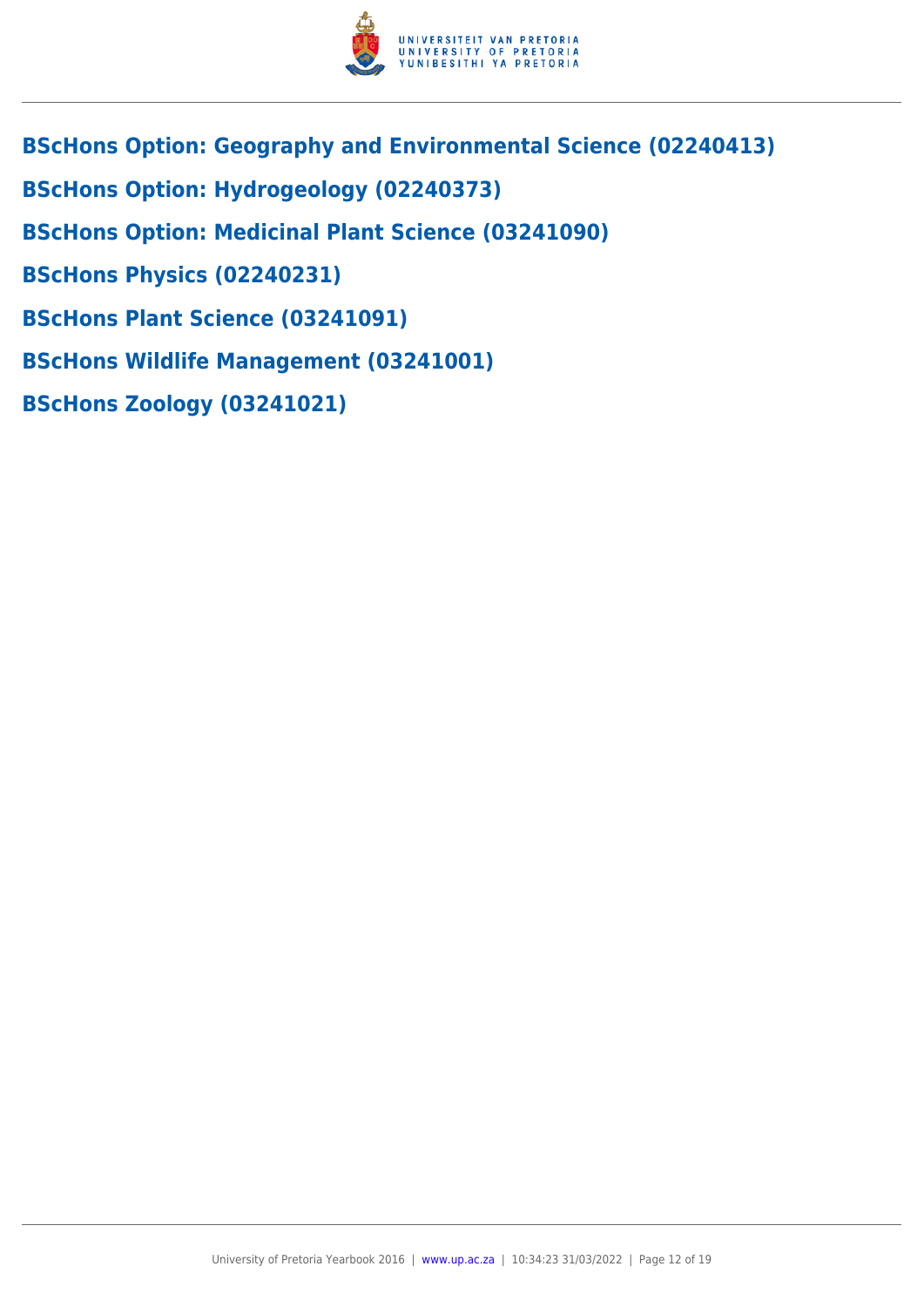

# Master's

- **MAgric Animal Production Management (03252016)**
- **MAgric Extension (03252012)**
- **MAgric Rural Development (03252014)**
- **MCom Statistics (07250061)**
- **MConsumer Science Clothing Management (02253006)**
- **MConsumer Science Consumer Science (02253009)**
- **MConsumer Science Food Management (02253008)**
- **MConsumer Science Interior Merchandise Management (02253004)**
- **MPhil Agricultural Economics (07255250)**
- **MSc Actuarial Science (02250395)**
- **MSc Applied Mathematics (02250171)**
- **MSc Applied Mineralogy (02250381)**
- **MSc Applied Statistics (02250401)**
- **MSc Biochemistry (03251011)**
- **MSc Bioinformatics (03251014)**
- **MSc Biotechnology (03251052)**
- **MSc Chemistry (02250121)**
- **MSc Engineering and Environmental Geology (02250372)**
- **MSc Engineering Geology (02250371)**
- **MSc Entomology (03251031)**
- **MSc Environment and Society (Coursework) (03251032)**
- **MSc Environmental Ecology (Coursework) (03251033)**
- **MSc Environmental Economics (Coursework) (03251034)**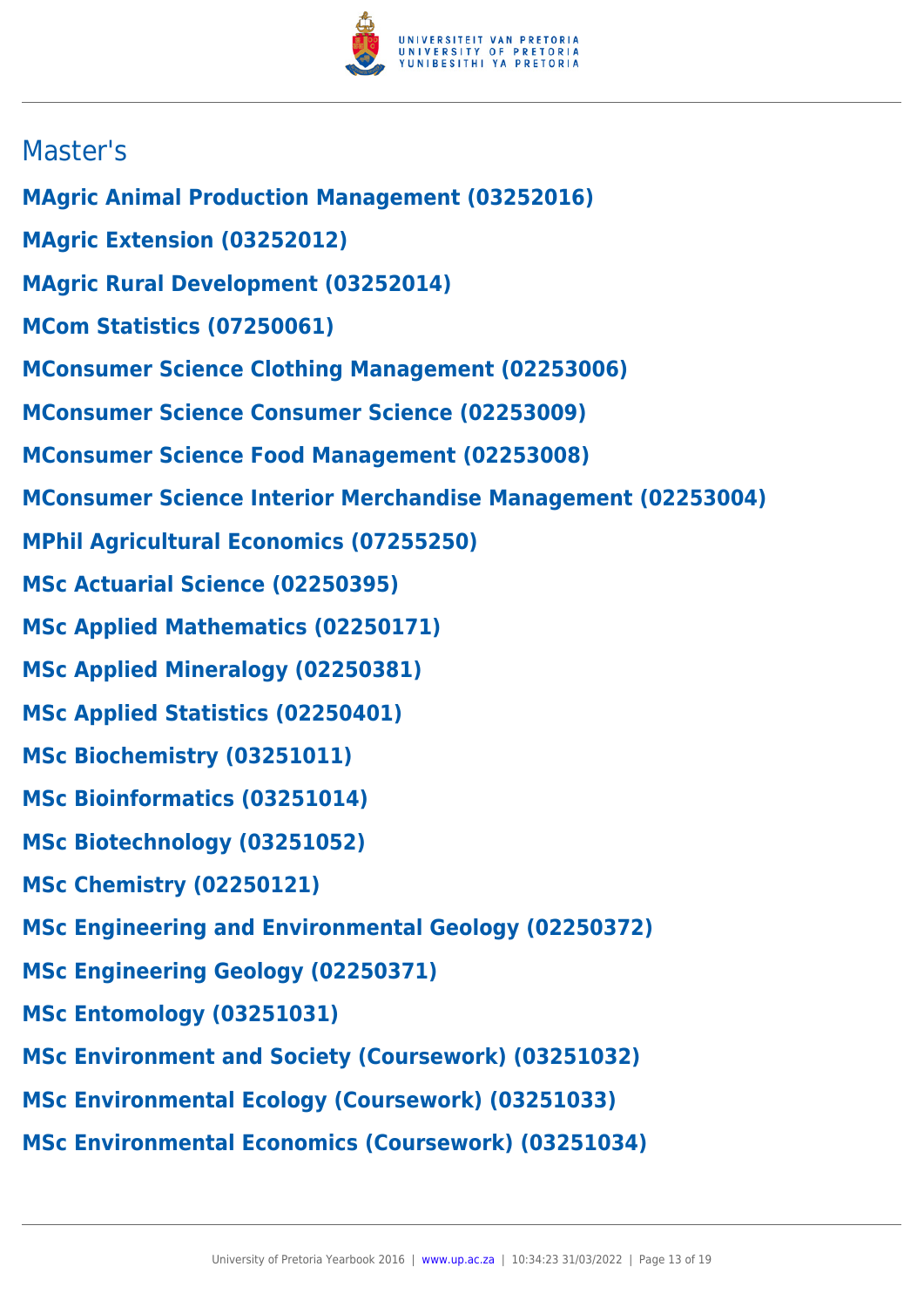

- **MSc Environmental Education (Coursework) (03251036)**
- **MSc Financial Engineering (02250184)**
- **MSc Food Science (03250921)**
- **MSc Genetics (03251051)**
- **MSc Geography (02250411)**
- **MSc Geoinformatics (02250412)**
- **MSc Geology (02250141)**
- **MSc Mathematical Statistics (02250191)**
- **MSc Mathematics (02250181)**
- **MSc Mathematics Education (02250183)**
- **MSc Mathematics of Finance (02250182)**
- **MSc Meteorology (02250070)**
- **MSc Microbiology (03250911)**
- **MSc Nutrition (03251106)**
- **MSc Option: Air Quality Management (03251042)**
- **MSc Option: Air Quality Management (Coursework) (03251038)**
- **MSc Option: Environment and Society (03251043)**
- **MSc Option: Environmental Ecology (03251044)**
- **MSc Option: Environmental Education (03251046)**
- **MSc Option: Environmental Management (03251045)**
- **MSc Option: Environmental Management (Coursework) (03251037)**
- **MSc Option: Forest Management and the Environment (Coursework) (03251039)**
- **MSc Option: Forest Science (03251050)**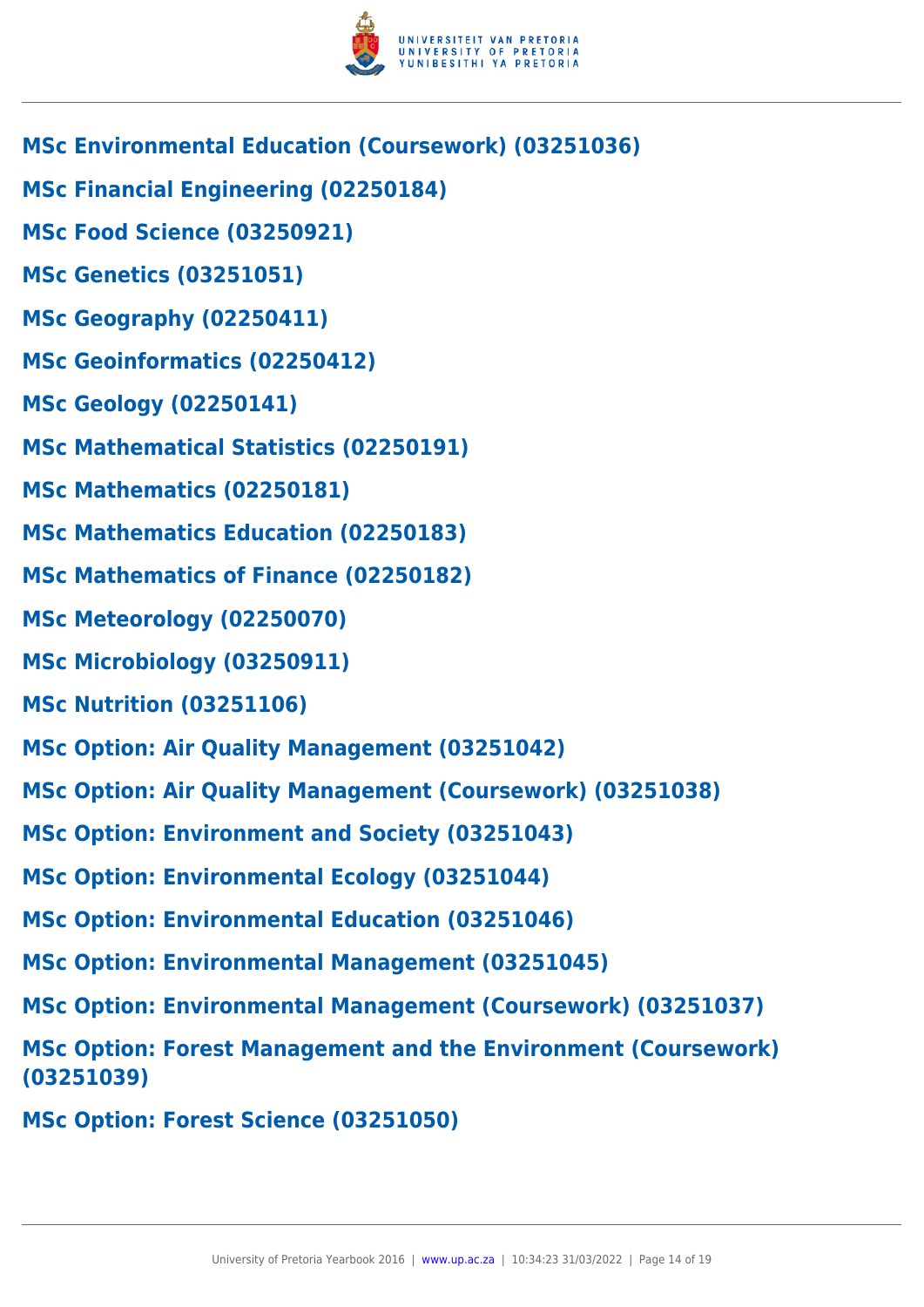

- **MSc Option: Hydrogeology (02250373)**
- **MSc Option: Medicinal Plant Science (03251090)**
- **MSc Option: Water Resource Management (03251047)**
- **MSc Physics (02250231)**
- **MSc Plant Pathology (03250881)**
- **MSc Plant Science (03251091)**
- **MSc Science Education (02250442)**
- **MSc Soil Science (03250901)**
- **MSc Water Resource Management (Coursework) (03251035)**
- **MSc Wildlife Management (03251001)**
- **MSc Zoology (03251021)**
- **MScAgric Agricultural Economics (03250041)**
- **MScAgric Agricultural Extension (03251030)**
- **MScAgric Agronomy (03250454)**
- **MScAgric Animal Science: Animal Breeding and Genetics (03250457)**
- **MScAgric Animal Science: Animal Nutrition (03250421)**
- **MScAgric Animal Science: Livestock Production and Ecology (03250441)**
- **MScAgric Animal Science: Production Physiology and Product Quality (03250391)**
- **MScAgric Entomology (03250120)**
- **MScAgric Food Science and Technology (03250261)**
- **MScAgric Genetics (03250291)**
- **MScAgric Horticulture (03250091)**
- **MScAgric Pasture Science (03250455)**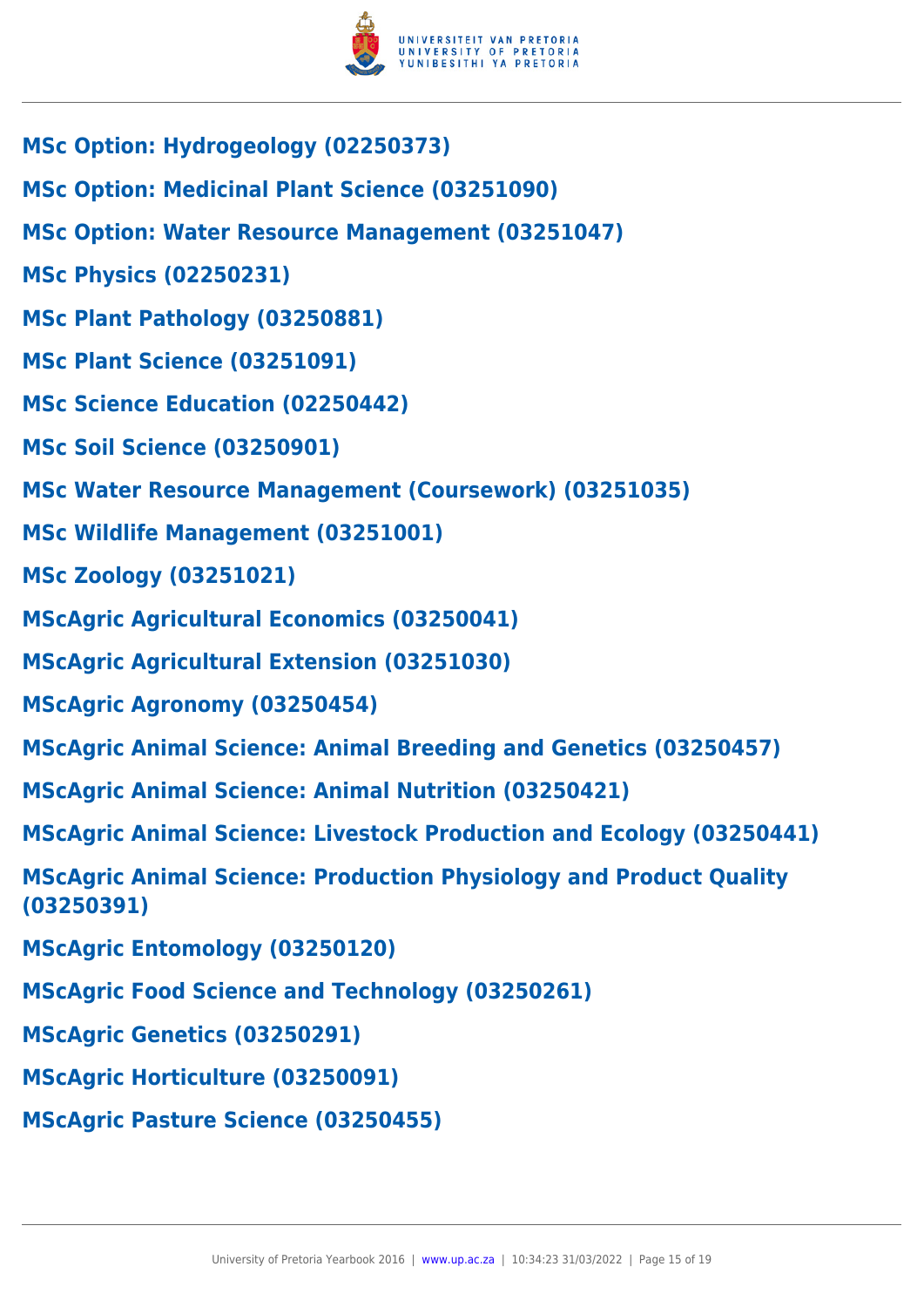

**MScAgric Plant Pathology (03250301)**

**MScAgric Soil Science (03250456)**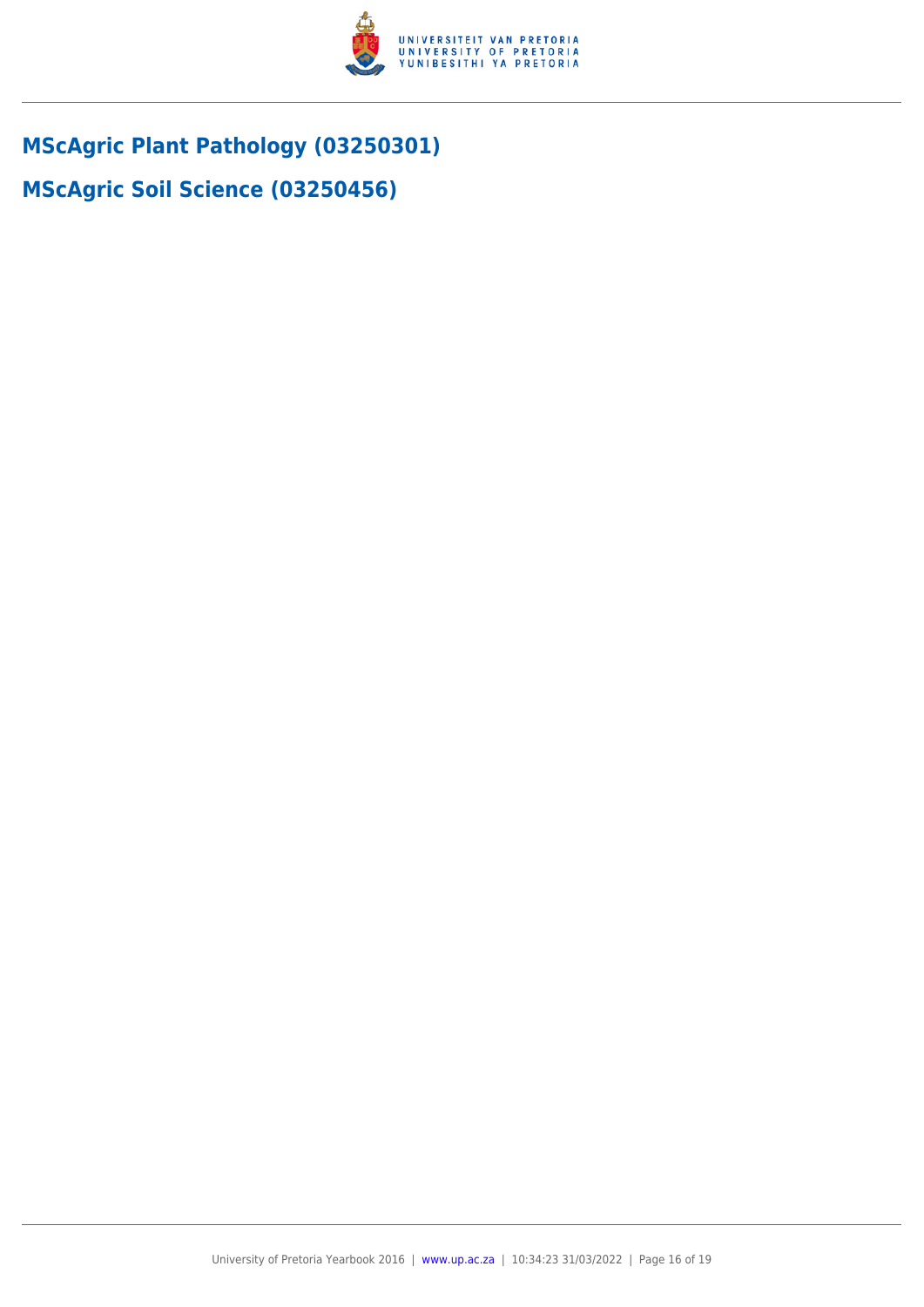

# **Doctorate**

- **PhD Agricultural Economics (03260042)**
- **PhD Agricultural Economics (07267090)**
- **PhD Agronomy (03262164)**
- **PhD Animal Production Management (02260545)**
- **PhD Animal Science (03260141)**
- **PhD Biochemistry (03260012)**
- **PhD Bioinformatics (03260014)**
- **PhD Biotechnology (03262162)**
- **PhD Chemistry (02260451)**
- **PhD Consumer Science: Clothing Management (02263002)**
- **PhD Consumer Science: Development (02263003)**
- **PhD Consumer Science: Food Management (02263004)**
- **PhD Consumer Science: Interior Merchandise Management (02263001)**
- **PhD Engineering and Environmental Geology (02260542)**
- **PhD Entomology (03260121)**
- **PhD Environment and Society (03260122)**
- **PhD Environmental Economics (03260124)**
- **PhD Exploration Geophysics (02260531)**
- **PhD Extension (03262002)**
- **PhD Food Science (03260272)**
- **PhD Forest Science (03262160)**
- **PhD Genetics (03260292)**
- **PhD Geography (02260511)**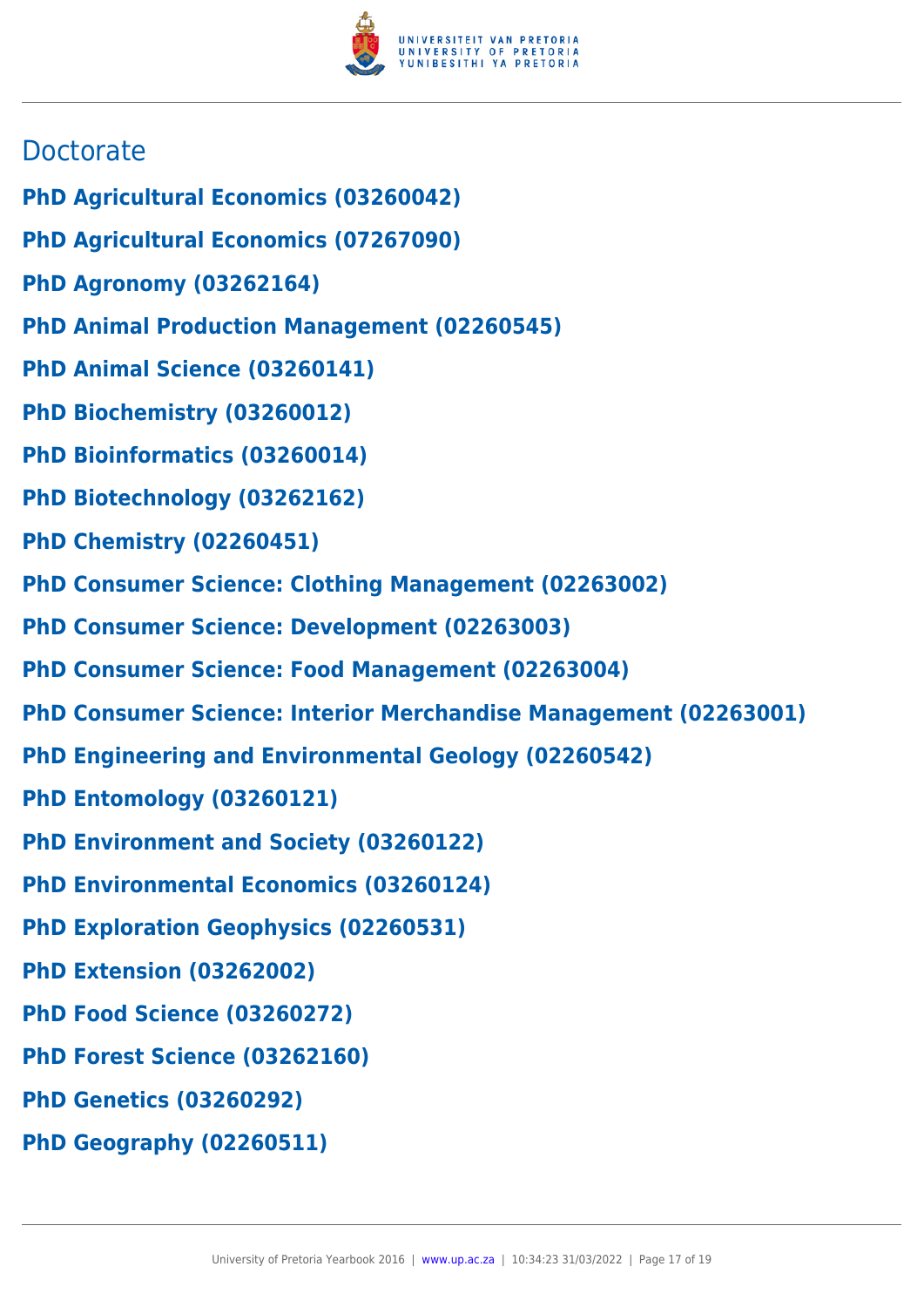

- **PhD Geoinformatics (02260512)**
- **PhD Geology (02260521)**
- **PhD Horticultural Science (03262167)**
- **PhD Mathematical Sciences (02260761)**
- **PhD Mathematical Statistics (02260611)**
- **PhD Medicinal Plant Science (03261090)**
- **PhD Meteorology (02260630)**
- **PhD Microbiology (03260072)**
- **PhD Nutrition (03261006)**
- **PhD Option: Actuarial Science (02260771)**
- **PhD Option: Air Quality Management (03260129)**
- **PhD Option: Environmental Management (03260125)**
- **PhD Option: Hydrogeology (02260522)**
- **PhD Pasture Science (03262165)**
- **PhD Physics (02260481)**
- **PhD Plant Pathology (03260302)**
- **PhD Plant Science (03261091)**
- **PhD Rural Development (03262023)**
- **PhD Science and Mathematics Education (02260753)**
- **PhD Soil Science (03262166)**
- **PhD Water Resource Management (03260126)**
- **PhD Wildlife Management (03261001)**
- **PhD Zoology (03261021)**

The information published here is subject to change and may be amended after the publication of this information. The